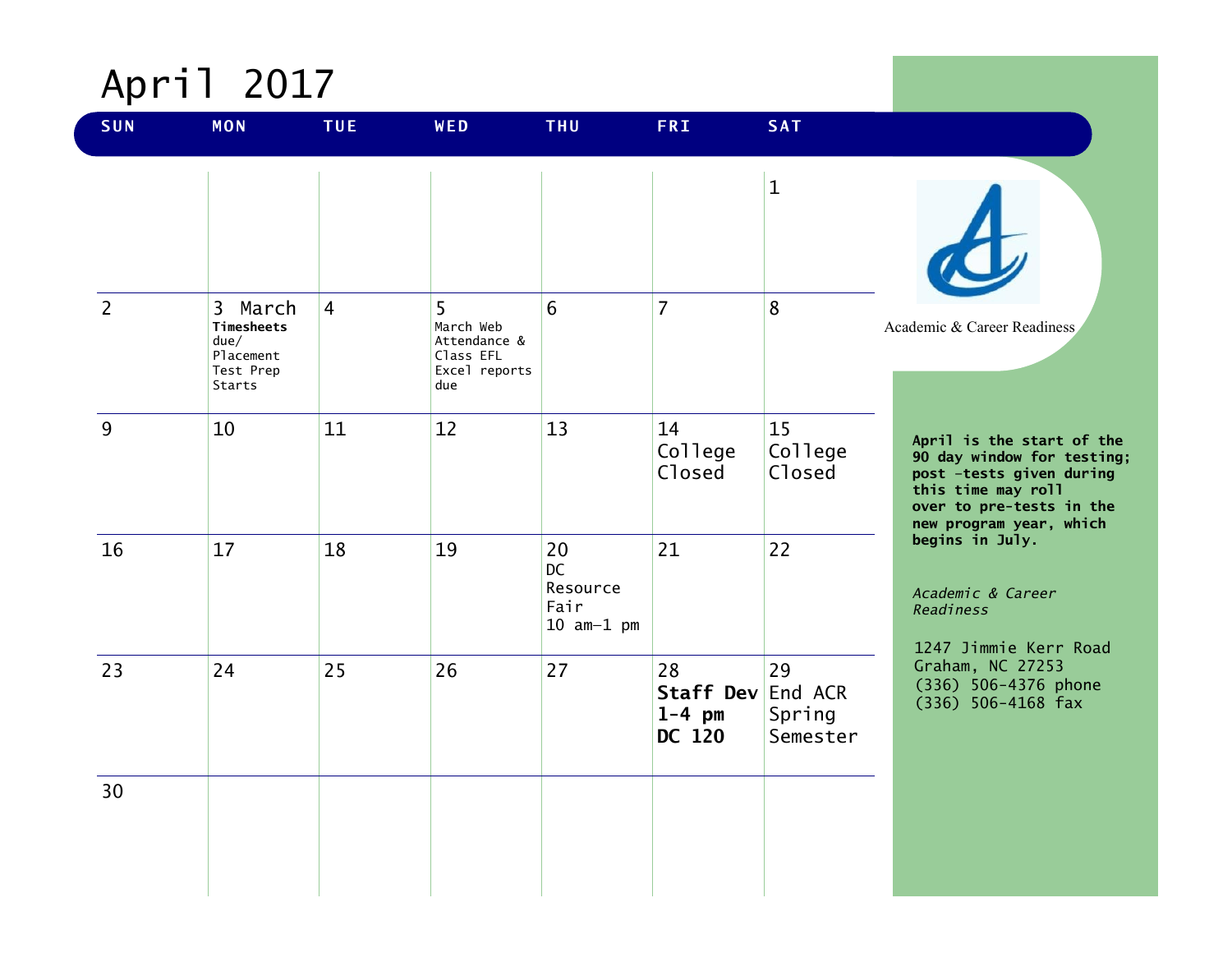May 2017

| <b>SUN</b>     | <b>MON</b>                                                                                      | <b>TUE</b>                             | WED                                                                              | <b>THU</b>                             | <b>FRI</b>                                               | <b>SAT</b> |                                                                                                                                       |
|----------------|-------------------------------------------------------------------------------------------------|----------------------------------------|----------------------------------------------------------------------------------|----------------------------------------|----------------------------------------------------------|------------|---------------------------------------------------------------------------------------------------------------------------------------|
|                | 1 Start<br>Summer I<br>April<br>Timesheets<br>Due; Career<br>College<br>graduation<br>$5:30$ pm | 2                                      | $\overline{3}$<br>April<br>Web<br>Attendance<br>& Excel<br>reports<br><b>Due</b> | $\overline{4}$                         | 5                                                        | 6          |                                                                                                                                       |
| $\overline{7}$ | 8                                                                                               | 9                                      | 10                                                                               | 11                                     | 12                                                       | 13         | Academic & Career Readiness<br>Who Gets What?                                                                                         |
| 14             | 15                                                                                              | 16                                     | 17                                                                               | 18<br>$1$ pm<br>Graduation<br>Practice | 19<br>7 pm<br>Graduation<br>Lamb's<br>Chape <sub>1</sub> | 20         | Cathy Jordan x4383<br>Timesheets & Sign-in<br>sheets<br>Mairit Dunn x4015<br>Change of Information<br>and class registration<br>forms |
| 21             | 22<br>ACC summer<br>hours<br>begin                                                              | 23                                     | 24                                                                               | 25                                     | 26                                                       | 27         | Melba Aguirre x4382<br>Intake packets, LEIS<br>forms, Transfer & dual<br>requests, progress<br>testing follow-up forms                |
| 28             | 29<br>Memorial<br>Day<br>College<br>Closed                                                      | 30<br>Placement<br>Test Prep<br>starts | 31                                                                               |                                        |                                                          |            | Betty Justice x4377<br>Dropped & completed<br>folders with follow-up<br>forms, no show folders                                        |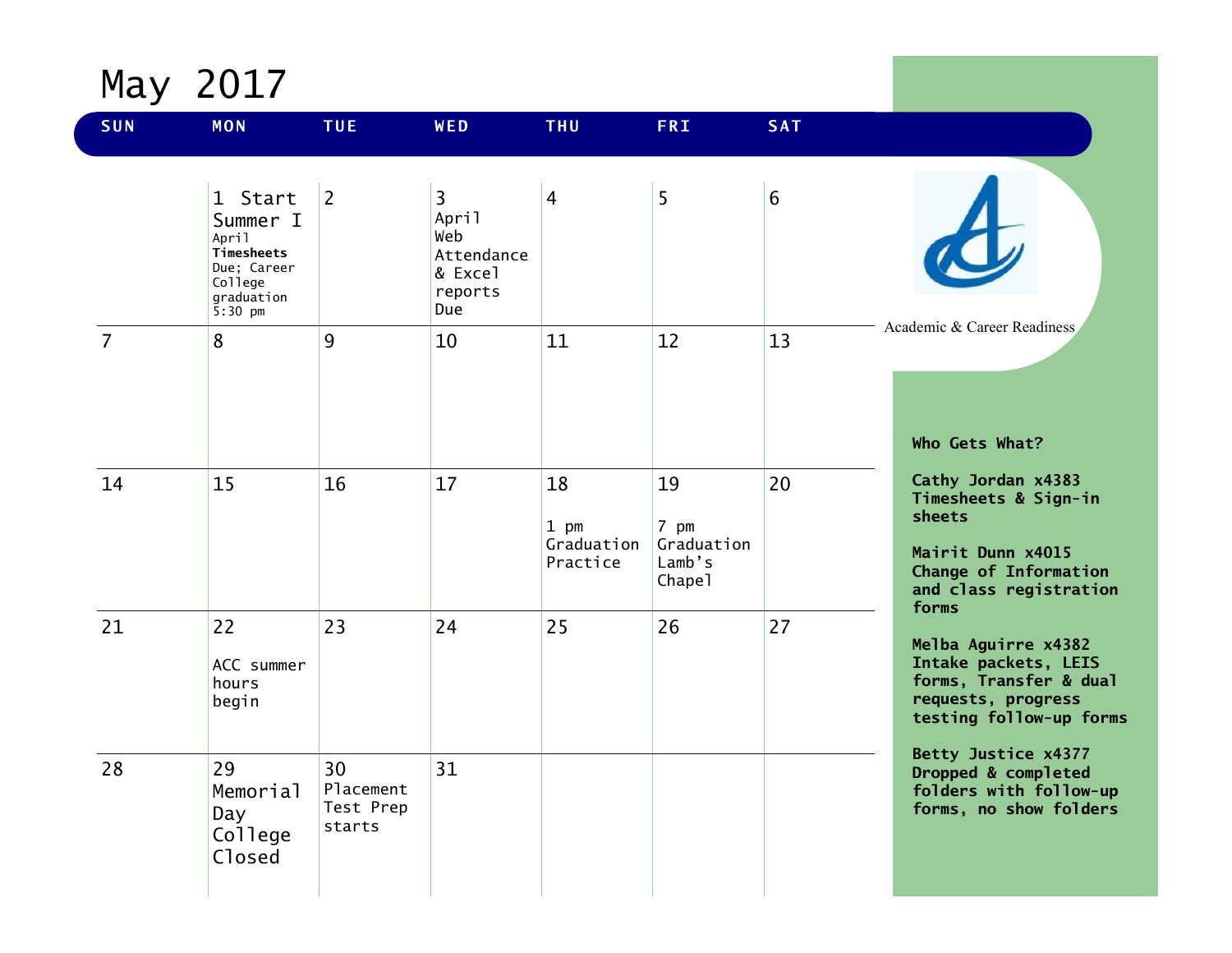#### June 2017

| <b>SUN</b>     | <b>MON</b>                                                            | <b>TUE</b> | WED            | <b>THU</b>                              | <b>FRI</b>                                             | <b>SAT</b>     |                                                                                                                                 |
|----------------|-----------------------------------------------------------------------|------------|----------------|-----------------------------------------|--------------------------------------------------------|----------------|---------------------------------------------------------------------------------------------------------------------------------|
|                |                                                                       |            |                | $\mathbf 1$<br>May<br>Timesheets<br>due | $\overline{2}$                                         | $\overline{3}$ |                                                                                                                                 |
| $\overline{4}$ | 5<br>May Web<br>Attendance<br>Due<br>Placement<br>Test Prep<br>Starts | 6          | $\overline{7}$ | 8                                       | 9                                                      | 10             | Academic & Career Readiness<br>1247 Jimmie Kerr Road<br>Graham, NC 27253                                                        |
| 11             | 12                                                                    | 13         | 14             | 15                                      | 16                                                     | 17             | Our program year and<br>our fiscal year end on<br>June 30th. All<br>progress testing must<br>be completed on or                 |
| 18             | 19                                                                    | 20         | 21             | 22                                      | 23                                                     | 24             | before that date!<br>Please submit June<br>timesheets on your last<br>day of class this<br>month, and no later<br>than June 30. |
| 25             | 26                                                                    | 27         | 28             | 29                                      | 30<br>End ACR<br>Summer I<br>June<br>Timesheets<br>due |                |                                                                                                                                 |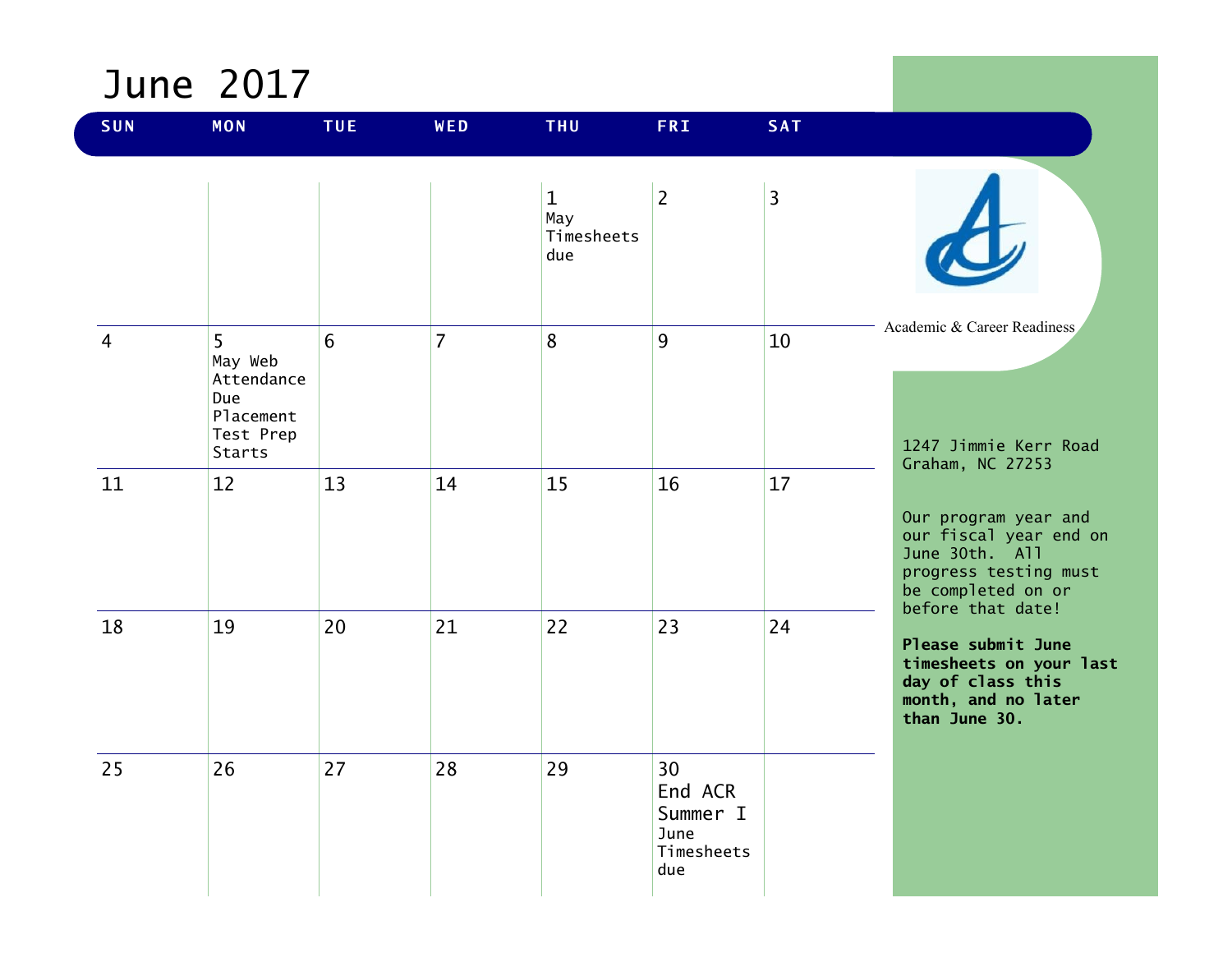

 $\overline{\mathcal{L}}$ 

| <b>SUN</b>     | <b>MON</b>                             | <b>TUE</b>                          | WED            | <b>THU</b>                                                  | <b>FRI</b> | <b>SAT</b>                                       |                                                                                       |
|----------------|----------------------------------------|-------------------------------------|----------------|-------------------------------------------------------------|------------|--------------------------------------------------|---------------------------------------------------------------------------------------|
|                |                                        |                                     |                |                                                             |            | $\mathbf{1}$<br>Start<br><b>ACR</b><br>Summer II |                                                                                       |
| $\overline{2}$ | $\overline{3}$                         | $\overline{4}$<br>College<br>Closed | 5 <sup>5</sup> | 6 June Web $ 7 $<br>Attendance<br>& Excel<br>reports<br>due |            | 8                                                | Academic & Career Readiness                                                           |
| 9              | 10<br>Placement<br>Test Prep<br>Starts | 11                                  | 12             | 13                                                          | 14         | 15                                               | New LEIS forms for<br>2017-2018 should be<br>coming soon to a<br>mailbox near you :)  |
| 16             | 17                                     | 18                                  | 19             | 20                                                          | 21         | 22                                               | All students need<br>LEIS forms completed<br>for the new program<br>year which starts |
| 23             | 24                                     | 25                                  | 26             | 27                                                          | 28         | 29                                               | July 1!!!<br>Please send<br>completed forms to<br>Melba Aguirre.                      |
| 30             | 31                                     |                                     |                |                                                             |            |                                                  |                                                                                       |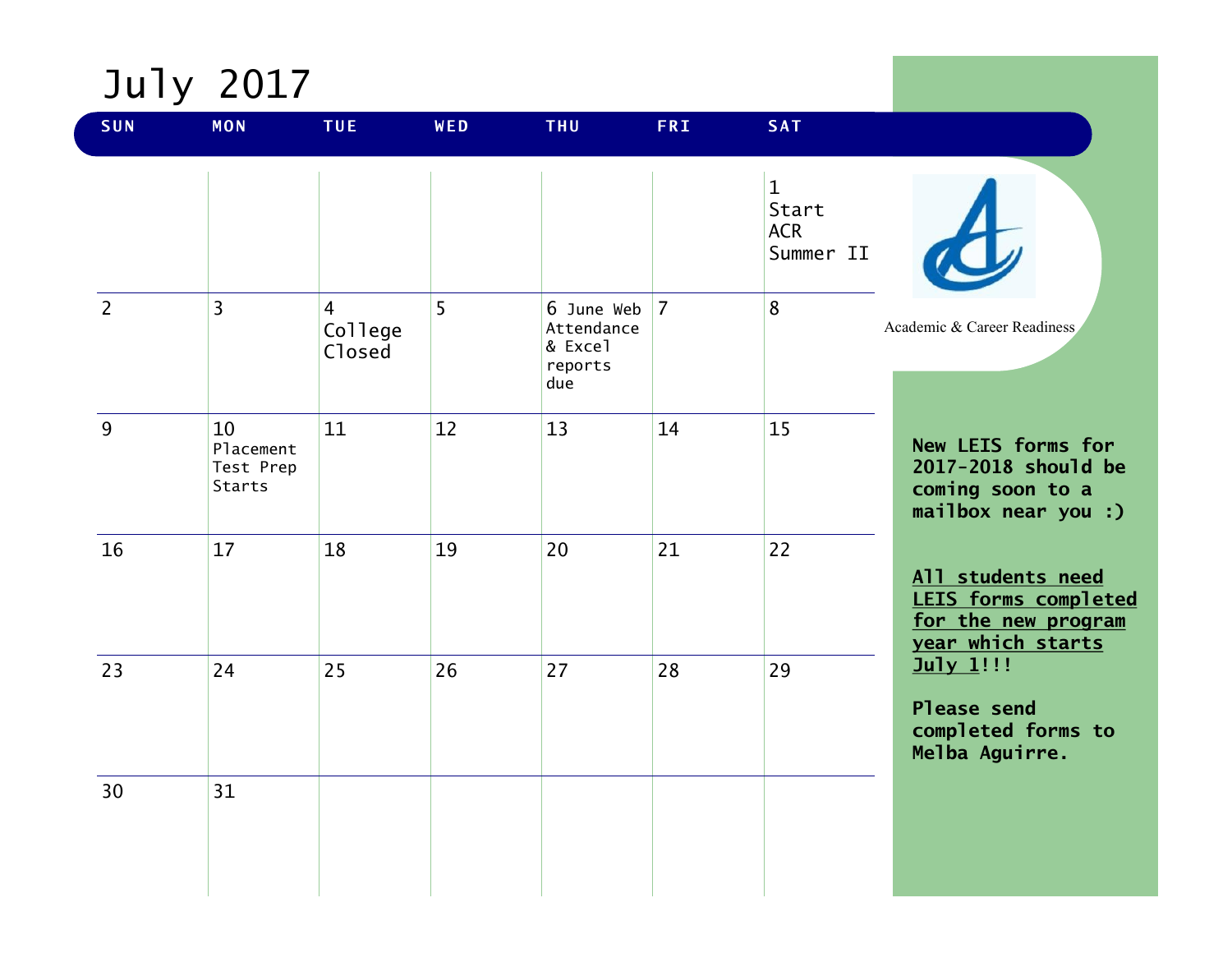# August 2017

| SUN | <b>MON</b>                                                          | <b>TUE</b>                                | WED                                                             | <b>THU</b>                         | <b>FRI</b>                       | <b>SAT</b>                                       |                                                                                                                                                                                                                               |
|-----|---------------------------------------------------------------------|-------------------------------------------|-----------------------------------------------------------------|------------------------------------|----------------------------------|--------------------------------------------------|-------------------------------------------------------------------------------------------------------------------------------------------------------------------------------------------------------------------------------|
|     |                                                                     | $\mathbf{1}$<br>July<br>Timesheets<br>due | $\overline{2}$                                                  | 3<br>July Web<br>Attendance<br>due | $\overline{4}$                   | 5                                                |                                                                                                                                                                                                                               |
| 6   | $\overline{7}$<br>Placement<br>Test Prep<br>starts                  | 8                                         | 9                                                               | 10                                 | 11<br>ACC<br>Summer<br>hours end | 12<br>End ACR<br>Summer II                       | Academic & Career Readiness<br>Did you know?                                                                                                                                                                                  |
| 13  | 14<br>No ACR<br>Classes;<br><b>Staff Dev</b><br>$5:30 - 8:30$<br>рm | 15<br>Start<br>ACR Fall<br>Semester       | 16<br>Aug 1-14<br>Web<br>Attendance<br>& time-<br>sheets<br>due | 17                                 | 18                               | 19<br>Saturday<br>Curriculum<br>classes<br>begin | NCCCS now requires that<br>75% of our instructors be<br>credential. We would like<br>to have 100% achieve this<br>goal!<br>Beginning this month, ACC<br>will be hosting onsite<br>training through the year                   |
| 20  | 21<br>Curriculum<br>Classes<br>begin                                | 22                                        | 23                                                              | 24                                 | 25                               | 26<br>ESOL 01<br>Training<br>at ACC              | to help our instructors<br>become credentialed. We<br>will host ESL trainings as<br>well as a new hybrid Core<br>credential which involves<br>2 face-to-face training<br>days with hybrid classes<br>in between. Please visit |
| 27  | 28<br>Career<br>College<br>begins                                   | 29                                        | 30                                                              | 31                                 |                                  |                                                  | nccommunitycolleges.edu<br>and follow the links to<br>the training calendar for<br>College & Career Readiness<br>to register for these &<br>other sessions ASAP!                                                              |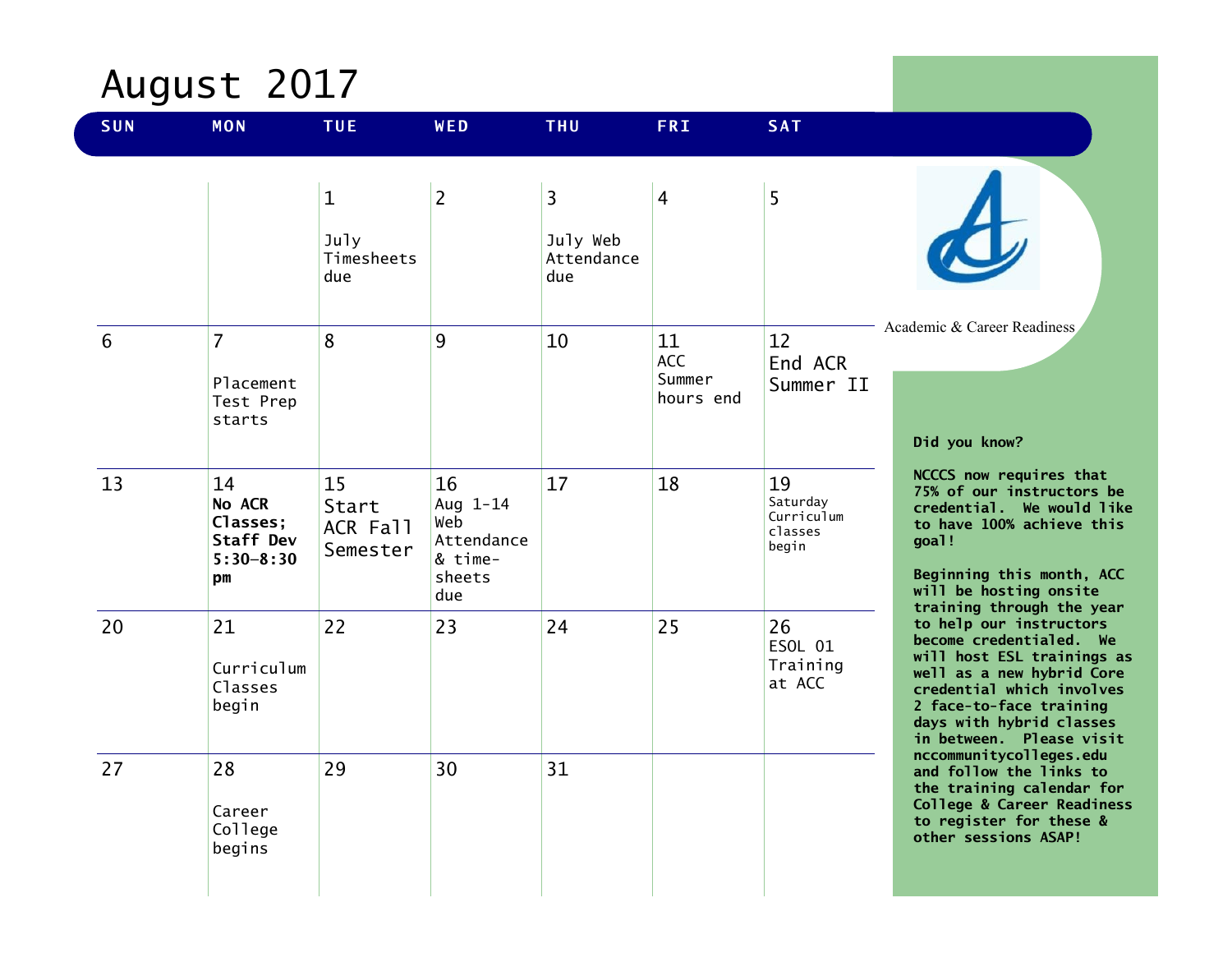### September 2017

| <b>SUN</b>     | <b>MON</b>                                       | TUE                                                                                         | WED | <b>THU</b>     | <b>FRI</b>                                            | <b>SAT</b>     |                                                                                                |
|----------------|--------------------------------------------------|---------------------------------------------------------------------------------------------|-----|----------------|-------------------------------------------------------|----------------|------------------------------------------------------------------------------------------------|
|                |                                                  |                                                                                             |     |                | $\mathbf{1}$<br>August 15-<br>31<br>Timesheets<br>due | $\overline{2}$ |                                                                                                |
| $\overline{3}$ | $\overline{4}$<br>Labor Day<br>College<br>Closed | 5 August<br>15-31 Web<br>Attendance &<br>August EFL<br>Excel Due/<br>Placement<br>Test Prep | 6   | $\overline{7}$ | 8                                                     | 9              | Academic & Career Readiness<br>1247 Jimmie Kerr Road                                           |
| 10             | 11                                               | 12                                                                                          | 13  | 14             | 15<br>ESOL 03<br>Training<br>at ACC                   | 16             | Graham, NC 27253<br>September is<br>National Literacy<br>Awareness Month.<br>Thank you for all |
| 17             | 18                                               | 19                                                                                          | 20  | 21             | 22                                                    | 23             | you do to help<br>adult literacy<br>students in our<br>program!                                |
| 24             | 25                                               | 26                                                                                          | 27  | 28             | 29                                                    | 30             |                                                                                                |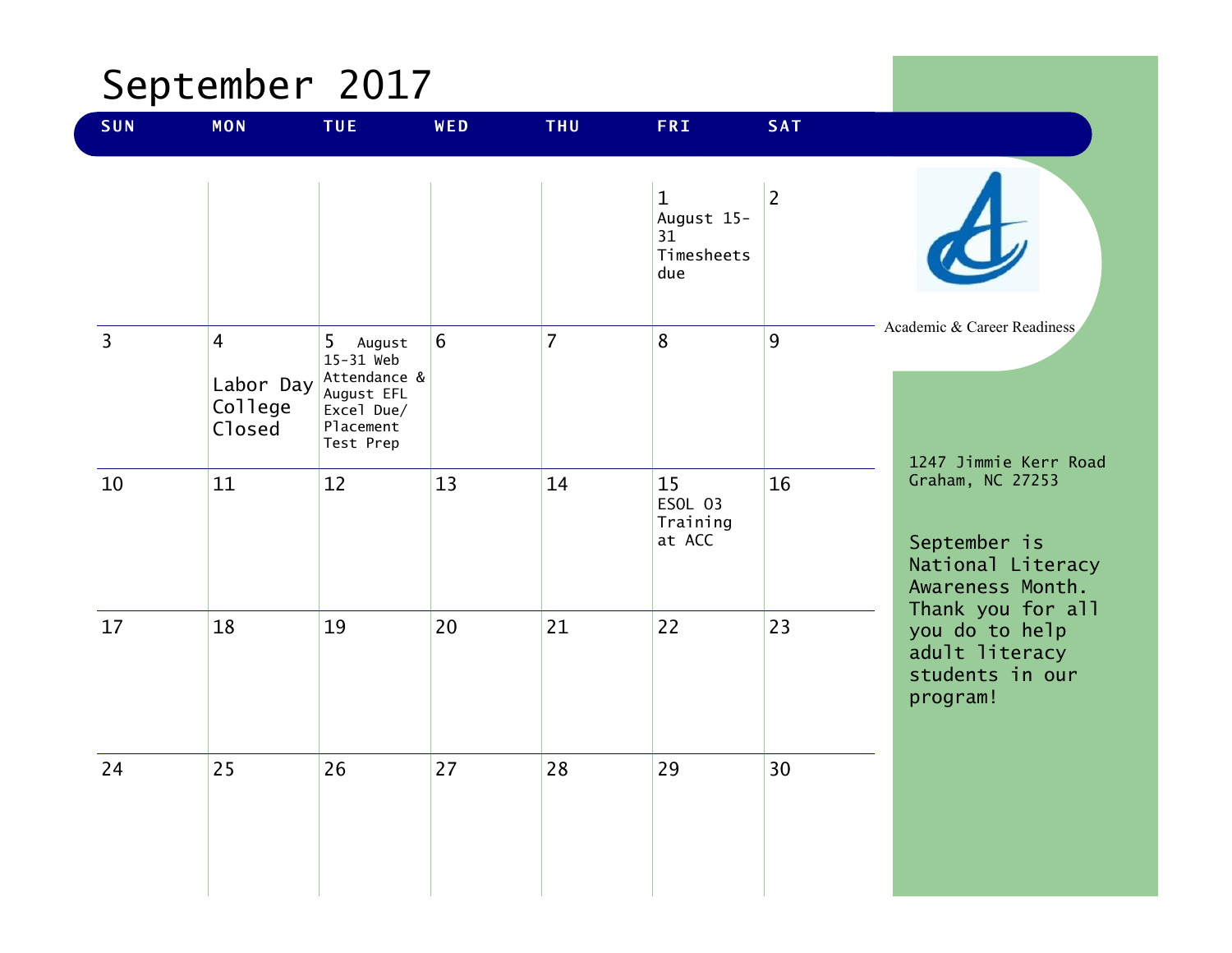### October 2017

| <b>SUN</b>  | <b>MON</b>                                                                           | <b>TUE</b> | WED                                                                           | <b>THU</b> | <b>FRI</b>                          | <b>SAT</b>     |                                                                                                       |
|-------------|--------------------------------------------------------------------------------------|------------|-------------------------------------------------------------------------------|------------|-------------------------------------|----------------|-------------------------------------------------------------------------------------------------------|
| $\mathbf 1$ | $\overline{2}$<br>September<br>Timesheets<br>Due<br>Placement<br>Test Prep<br>starts | 3          | $\overline{4}$<br>September<br>Web<br>Attendance<br>& Excel<br>Reports<br>Due | 5          | $6\overline{6}$                     | $\overline{7}$ |                                                                                                       |
| $\bf 8$     | 9                                                                                    | 10         | 11                                                                            | 12         | 13<br>ESOL 04<br>Training<br>at ACC | 14             | Academic & Career Readiness<br>Have you completed<br>NC Core Credential                               |
| 15          | 16                                                                                   | 17         | 18                                                                            | 19         | 20                                  | 21             | Training or ESOL<br>Training?<br>Check out<br>abspd.appstate.edu<br>for more infor-<br>mation and for |
| 22          | 23<br>Curriculum<br>Fall Break<br>begins                                             | 24         | 25                                                                            | 26         | 27                                  | 28             | great resources to<br>use in your class-<br>room!                                                     |
| 29          | 30                                                                                   | 31         |                                                                               |            |                                     |                |                                                                                                       |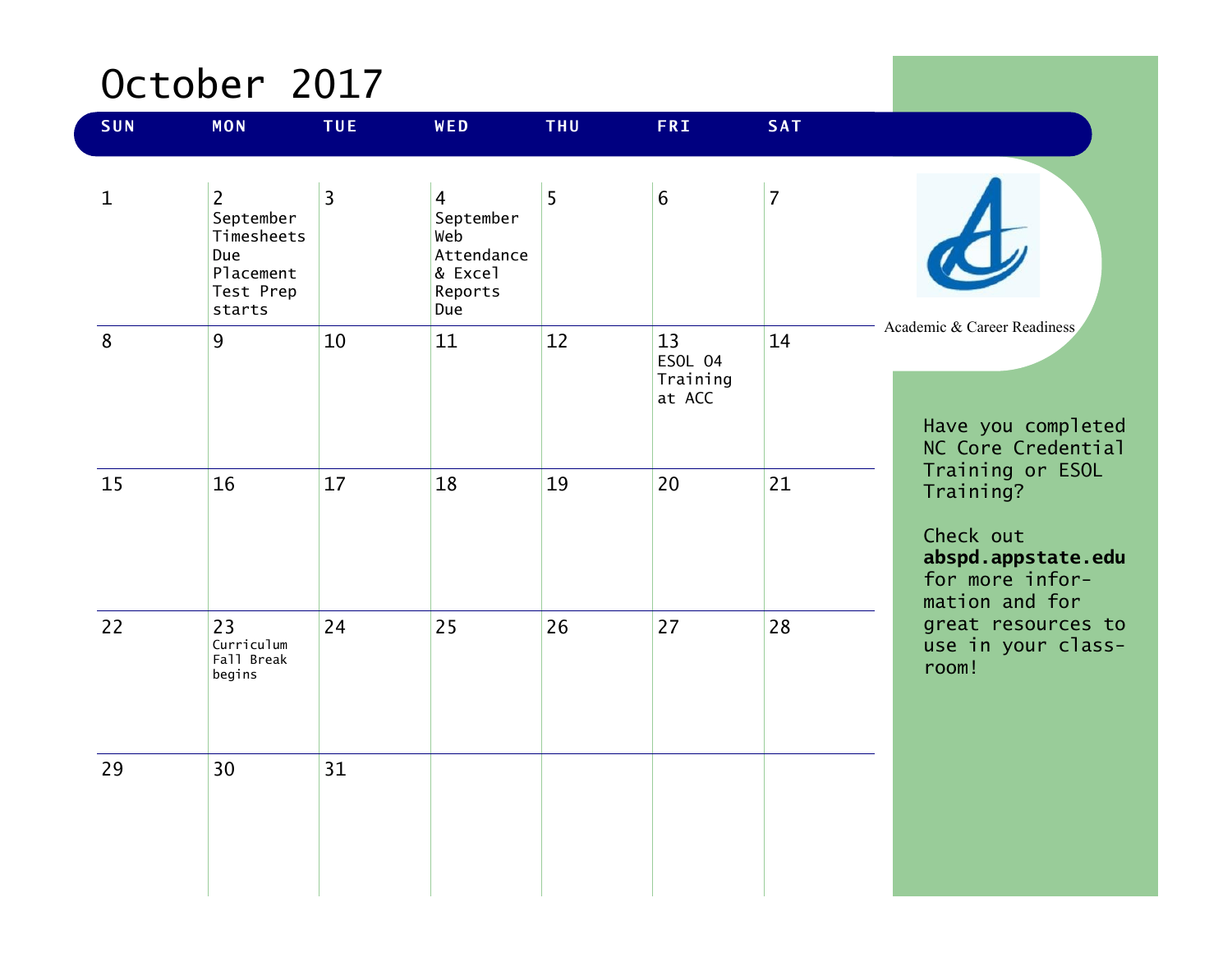### November 2017

| <b>SUN</b> | <b>MON</b>                            | <b>TUE</b>     | WED                                                 | <b>THU</b>                                     | <b>FRI</b>                                                                         | <b>SAT</b>                     |                                                                                                                                                                                                |
|------------|---------------------------------------|----------------|-----------------------------------------------------|------------------------------------------------|------------------------------------------------------------------------------------|--------------------------------|------------------------------------------------------------------------------------------------------------------------------------------------------------------------------------------------|
|            |                                       |                | $\mathbf{1}$<br><b>October</b><br>Timesheets<br>due | $\overline{2}$                                 | $\overline{3}$<br><b>October</b><br>Web<br>Attendance<br>& Excel<br>reports<br>due | $\overline{4}$                 |                                                                                                                                                                                                |
| 5          | 6<br>Placement<br>Test Prep<br>starts | $\overline{7}$ | 8                                                   | 9                                              | 10                                                                                 | 11                             | Academic & Career Readiness<br>Who Gets What?                                                                                                                                                  |
| 12         | 13                                    | 14             | 15                                                  | 16                                             | 17                                                                                 | 18                             | Cathy Jordan x4383<br>Timesheets & Sign-in<br>sheets<br>Mairit Dunn x4015<br>Change of Information and<br>class registration forms                                                             |
| 19         | 20                                    | 21             | 22<br>No ACR<br>Classes                             | 23<br>College<br>Closed<br>Thanksgiving<br>Day | 24<br>College<br>Closed                                                            | 25<br>College<br><b>Closed</b> | Melba Aguirre x4382<br>Intake packets, LEIS<br>forms, Transfer & dual<br>requests, progress testing<br>follow-up forms<br>Betty Justice x4377<br>Dropped & completed<br>folders with follow-up |
| 26         | 27                                    | 28             | 29                                                  | 30                                             |                                                                                    |                                | forms, no show folders                                                                                                                                                                         |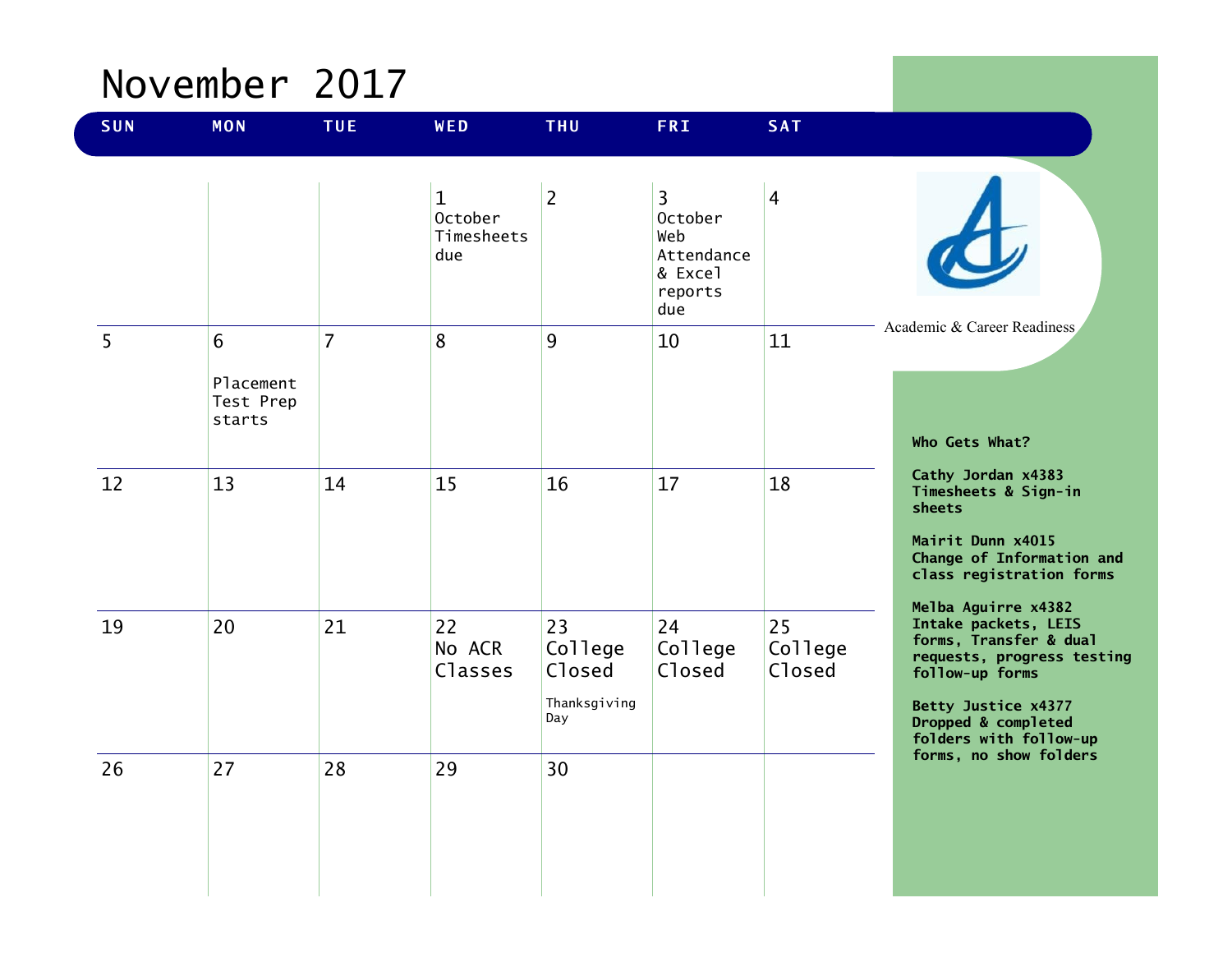### December 2017

| <b>SUN</b>              | <b>MON</b>                                                | <b>TUE</b>                            | WED                                                               | <b>THU</b>        | <b>FRI</b>                                               | <b>SAT</b>               |                                                                           |
|-------------------------|-----------------------------------------------------------|---------------------------------------|-------------------------------------------------------------------|-------------------|----------------------------------------------------------|--------------------------|---------------------------------------------------------------------------|
|                         |                                                           |                                       |                                                                   |                   | 1 November<br>Timesheets<br>Due/Core<br>Hybrid<br>starts | $\overline{2}$           |                                                                           |
| $\overline{3}$          | 4 Nov Web<br>Attendance<br>Due/<br>Placement<br>Test Prep | 5                                     | $6\phantom{1}$                                                    | $\overline{7}$    | 8                                                        | 9                        | Academic & Career Readiness<br>**Take note: De-                           |
| 10                      | 11                                                        | 12                                    | 13                                                                | 14                | 15                                                       | 16                       | cember Time-<br>sheets, Excel<br>Sheets, and Web<br><b>Attendance are</b> |
| 17                      | 18                                                        | 19<br>Last day<br>ACR Fall<br>classes | 20<br>December<br>Timesheets,<br>Excel & Web<br>Attendance<br>due | 21                | 22<br>ACC Closes at<br>5 pm                              | 23<br>College<br>Closed  | due on December<br>20th!**                                                |
| 24                      | 25                                                        | 26                                    | 27                                                                | 28                | 29                                                       | 30                       |                                                                           |
| College<br>Closed<br>31 | College<br>Closed                                         | College<br>Closed                     | College<br>Closed                                                 | College<br>Closed | College<br>Closed                                        | College<br><b>Closed</b> |                                                                           |
| College<br>Closed       |                                                           |                                       |                                                                   |                   |                                                          |                          | imrome.                                                                   |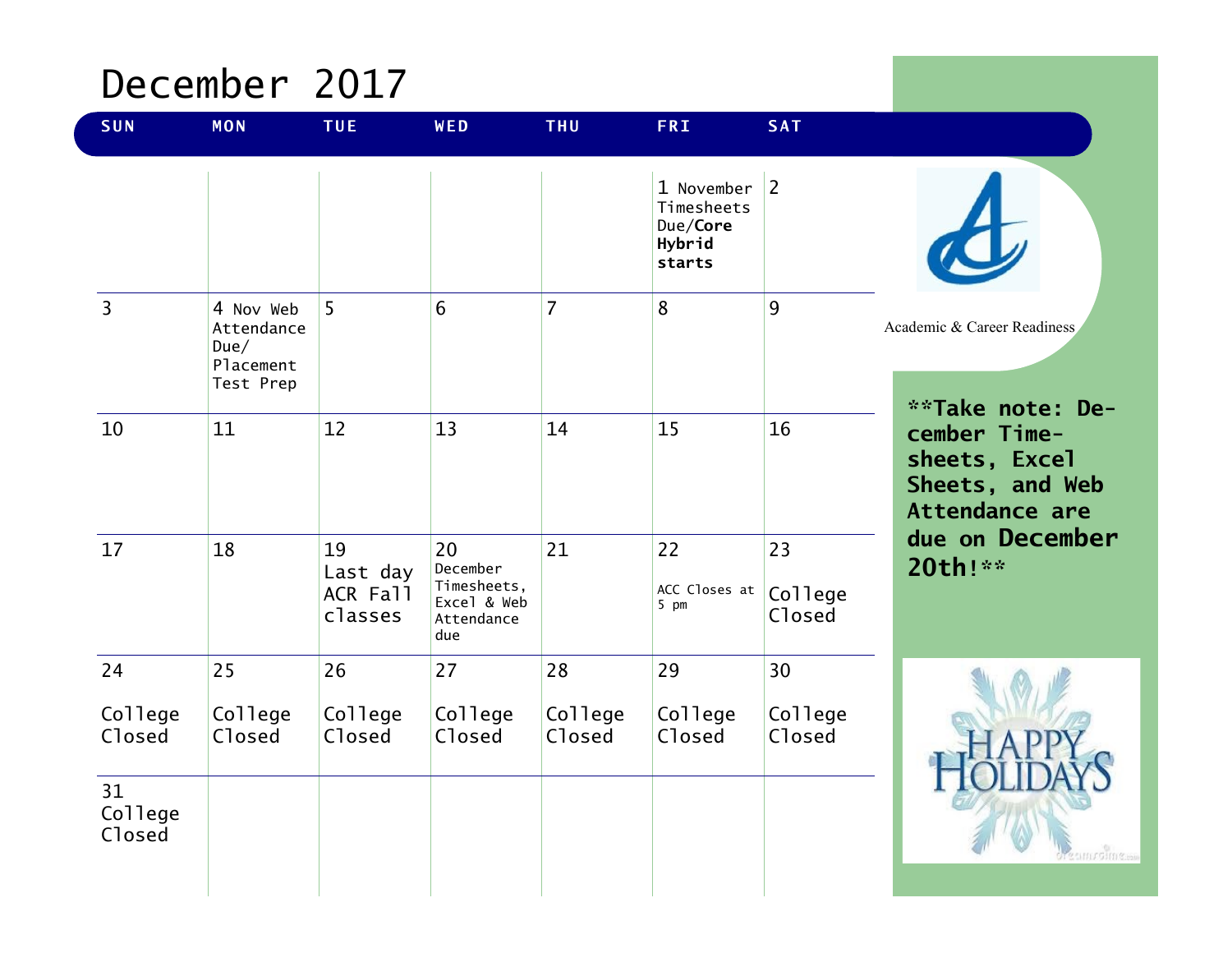# January 2018

| <b>SUN</b>     | <b>MON</b>                         | <b>TUE</b>                                                           | WED                                    | <b>THU</b>     | <b>FRI</b>                                                       | <b>SAT</b>      |                                                                                                                             |
|----------------|------------------------------------|----------------------------------------------------------------------|----------------------------------------|----------------|------------------------------------------------------------------|-----------------|-----------------------------------------------------------------------------------------------------------------------------|
|                | $\mathbf 1$<br>College<br>Closed   | $\overline{2}$<br>No ACR<br>Classes/<br>Staff Dev Begins<br>$1-4$ pm | $\overline{3}$<br><b>ACR</b><br>Spring | $\overline{4}$ | 5 <sup>5</sup><br>December<br>online<br>Web<br>Attendance<br>due | $6\phantom{1}6$ |                                                                                                                             |
| $\overline{7}$ | 8<br>Curriculum<br>Classes begin   | $\overline{9}$                                                       | 10                                     | 11             | 12                                                               | 13              | Academic & Career Readiness<br>Happy New Year!                                                                              |
| 14             | 15<br>MLK Day<br>College<br>Closed | 16                                                                   | 17                                     | 18             | 19                                                               | 20              | January often brings<br>wintry weather.<br>Please remember to<br>sign up for the ACC<br>alerts to find out<br>about college |
| 21             | 22                                 | 23                                                                   | 24                                     | 25             | 26                                                               | 27              | closing and delays<br>for any reason.<br>Visit the Public<br>Safety page on ACC's<br>website,<br>alamancecc.edu             |
| 28             | 29                                 | 30                                                                   | 31                                     |                |                                                                  |                 |                                                                                                                             |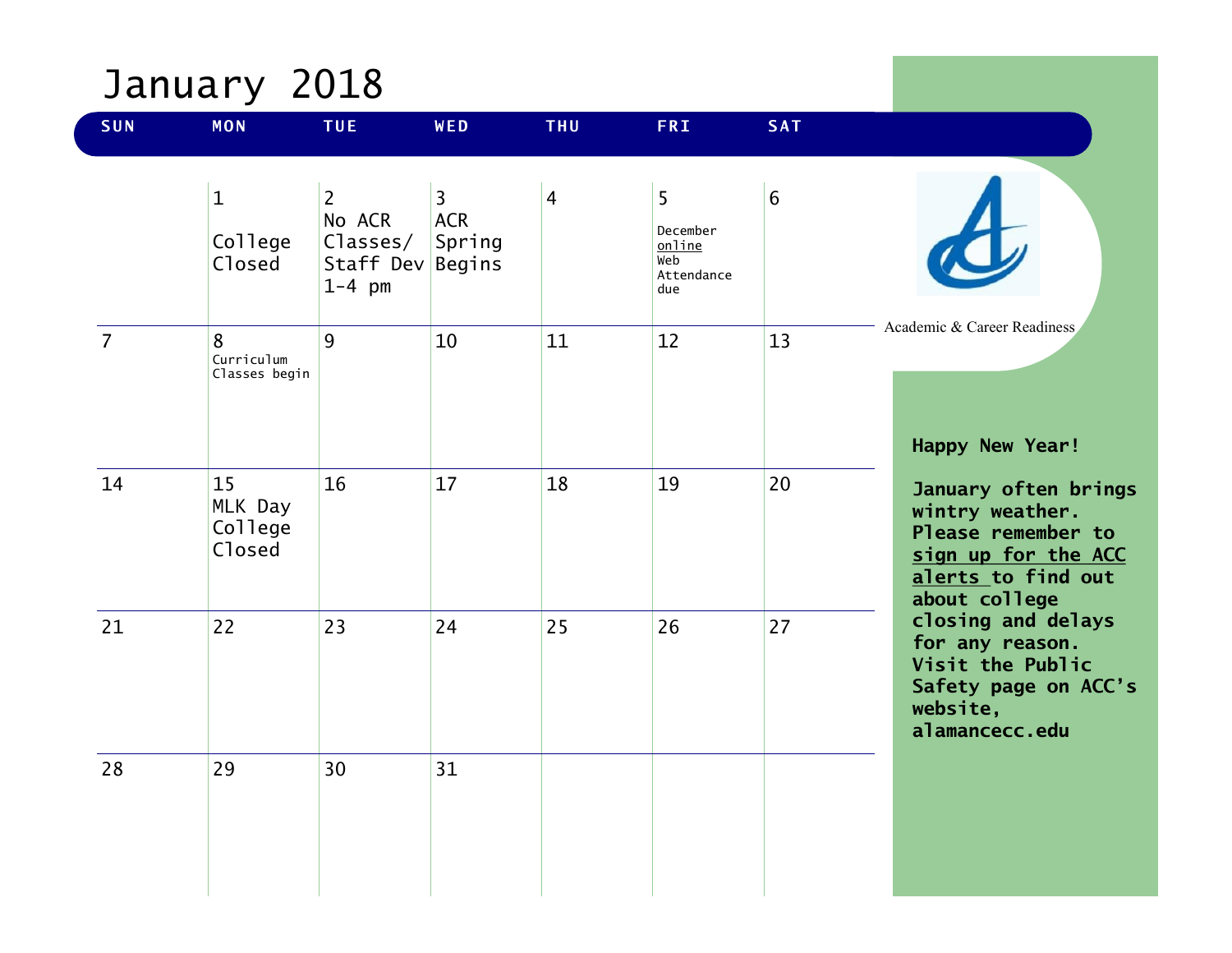# February 2018

| SUN            | <b>MON</b>                                                     | <b>TUE</b>     | WED            | <b>THU</b>                                   | <b>FRI</b>                                                 | <b>SAT</b>     |                                                                      |
|----------------|----------------------------------------------------------------|----------------|----------------|----------------------------------------------|------------------------------------------------------------|----------------|----------------------------------------------------------------------|
|                |                                                                |                |                | $\mathbf{1}$<br>January<br>Timesheets<br>due | $\overline{2}$                                             | $\overline{3}$ |                                                                      |
| $\overline{4}$ | 5<br>January<br>Web<br>Attendance<br>& Excel<br>reports<br>due | $6\phantom{1}$ | $\overline{7}$ | 8                                            | 9                                                          | 10             | Academic & Career Readiness<br>Don't forget to<br>visit our          |
| 11             | 12                                                             | 13             | 14             | 15                                           | 16<br>ACC Core<br>Hybrid<br>cohort<br>last day<br>training | 17             | department's<br>Moodle page for<br>Academic &<br>Career<br>Readiness |
| 18             | 19                                                             | 20             | 21             | 22                                           | 23                                                         | 24             | information,<br>forms,<br>resources, etc.                            |
| 25             | 26                                                             | 27             | 28             |                                              |                                                            |                |                                                                      |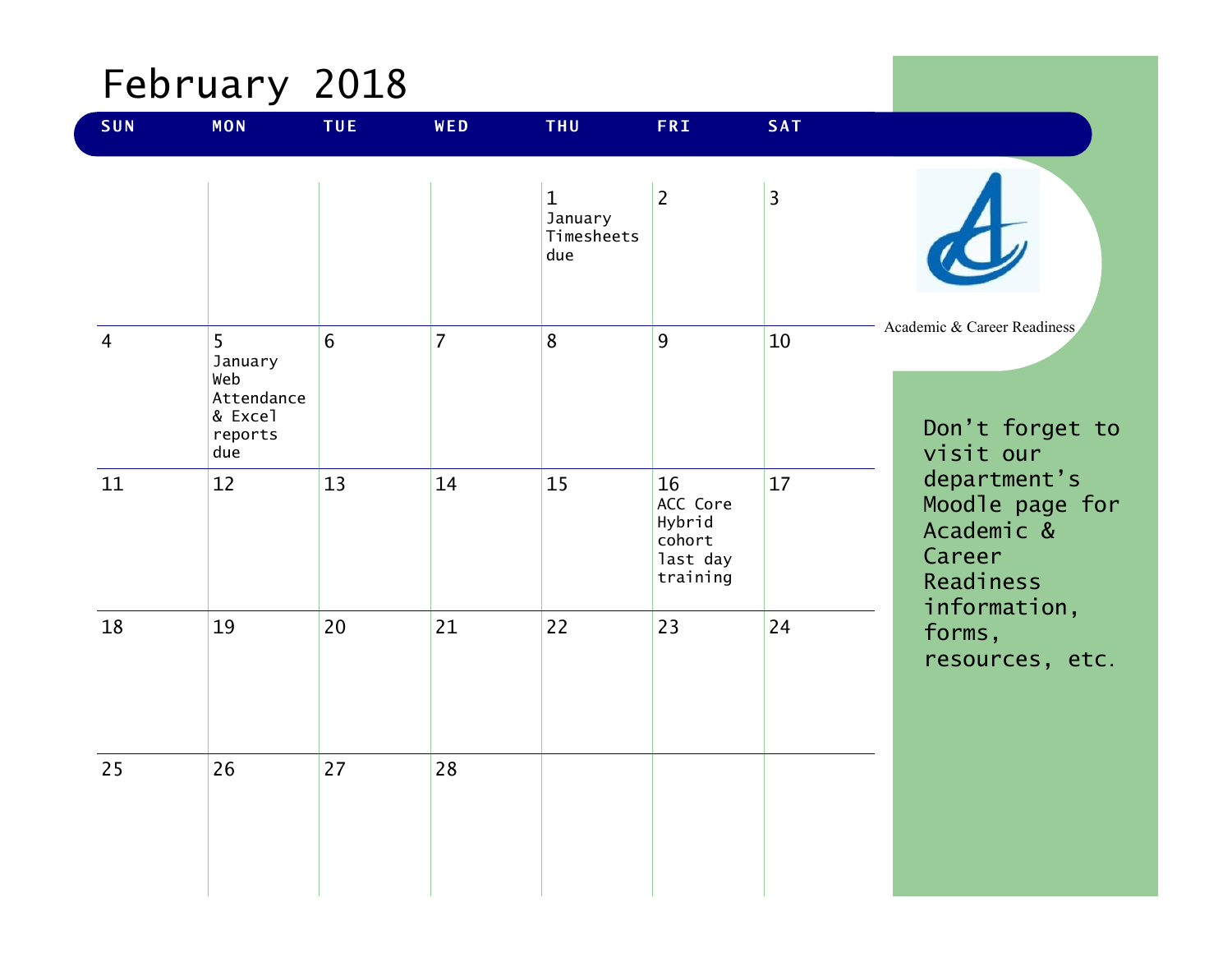#### March 2018

| <b>SUN</b>     | <b>MON</b>                                                      | <b>TUE</b> | WED            | <b>THU</b>                                    | <b>FRI</b>              | <b>SAT</b>              |                                                                                                                                                                                     |
|----------------|-----------------------------------------------------------------|------------|----------------|-----------------------------------------------|-------------------------|-------------------------|-------------------------------------------------------------------------------------------------------------------------------------------------------------------------------------|
|                |                                                                 |            |                | $\mathbf{1}$<br>February<br>Timesheets<br>due | $\overline{2}$          | $\overline{3}$          |                                                                                                                                                                                     |
| $\overline{4}$ | 5<br>February<br>Web<br>Attendance<br>& Excel<br>reports<br>due | 6          | $\overline{7}$ | 8                                             | 9                       | 10                      | Academic & Career Readiness<br>1247 Jimmie Kerr Road                                                                                                                                |
| 11             | 12<br>Curriculum<br>Spring break<br>begins                      | 13         | 14             | 15                                            | 16                      | 17                      | Graham, NC 27253<br>Need help with lesson<br>planning?<br>Commoncurriculum.com is<br>a great resource.                                                                              |
| 18             | 19                                                              | 20         | 21             | 22                                            | 23                      | 24                      | Don't forget to include<br>Adult Education Content<br>Standards-available on<br>nccommunitycolleges.edu<br>and contextualize your<br>lessons to connect to<br>careers and the "real |
| 25             | 26                                                              | 27         | 28             | 29                                            | 30<br>College<br>Closed | 31<br>College<br>Closed | world!"                                                                                                                                                                             |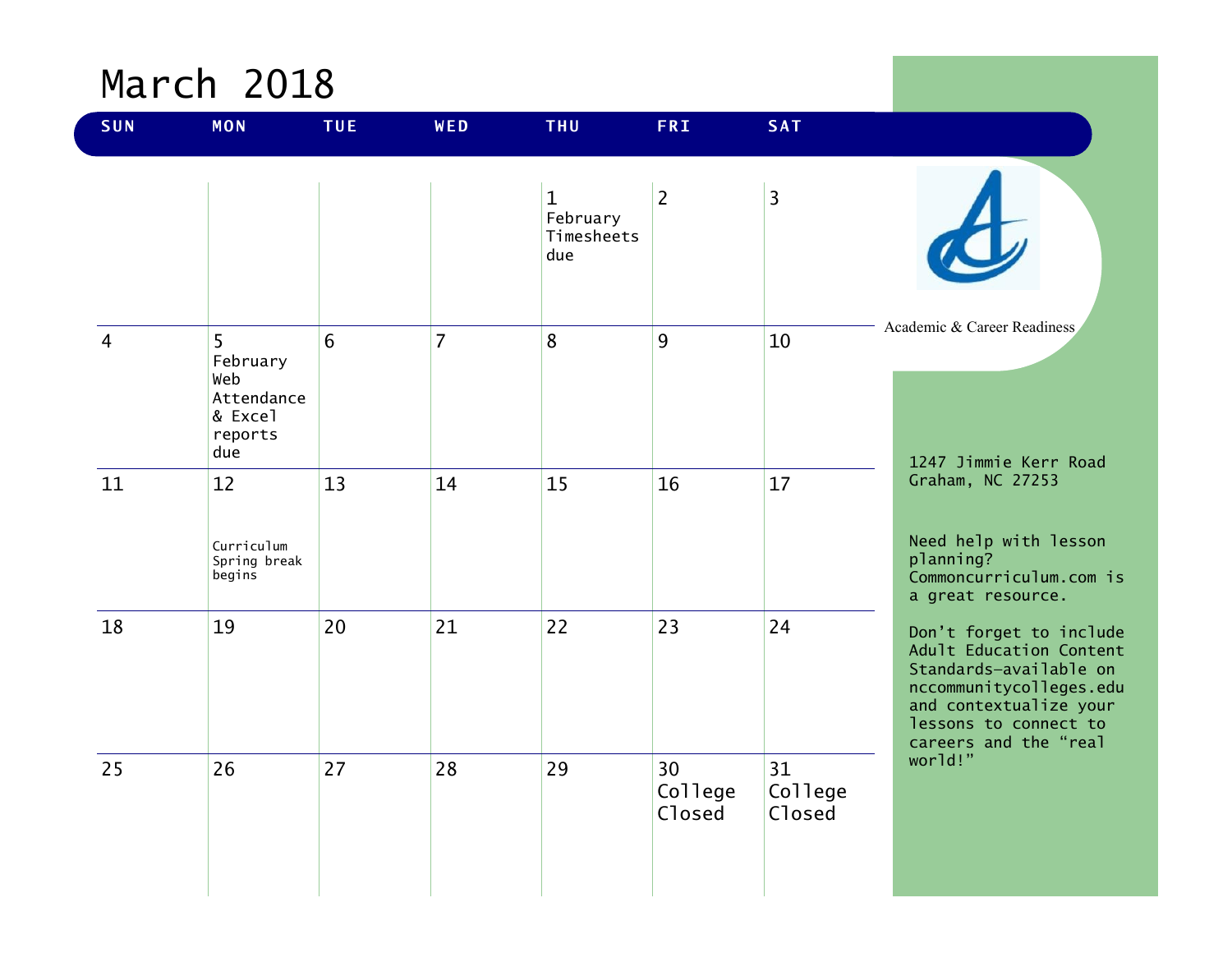# April 2018

| <b>SUN</b>  | <b>MON</b>                                                   | <b>TUE</b>     | WED                                                                       | <b>THU</b> | <b>FRI</b>     | <b>SAT</b>                          |                                                                                                                                                                                                         |
|-------------|--------------------------------------------------------------|----------------|---------------------------------------------------------------------------|------------|----------------|-------------------------------------|---------------------------------------------------------------------------------------------------------------------------------------------------------------------------------------------------------|
| $\mathbf 1$ | $\overline{2}$<br>March<br>Timesheets<br>due                 | $\overline{3}$ | $\overline{4}$<br>March<br>Web<br>Attendance<br>& Excel<br>Reports<br>due | 5          | $6\phantom{1}$ | $\overline{7}$                      |                                                                                                                                                                                                         |
| 8           | 9                                                            | 10             | 11                                                                        | 12         | 13             | 14                                  | Academic & Career Readiness<br>April is the start of the<br>90 day window for testing;                                                                                                                  |
| 15          | 16                                                           | 17             | 18                                                                        | 19         | 20             | 21                                  | post -tests given during<br>this time may roll<br>over to pre-tests in the<br>new program year, which<br>begins in July.<br>Academic & Career<br>Readiness<br>1247 Jimmie Kerr Road<br>Graham, NC 27253 |
| 22          | 23                                                           | 24             | 25                                                                        | 26         | 27             | 28<br>End ACR<br>Spring<br>Semester |                                                                                                                                                                                                         |
| 29          | 30 No ACR<br><b>Classes</b><br>Staff<br>Dev 9 am-<br>12 noon |                |                                                                           |            |                |                                     |                                                                                                                                                                                                         |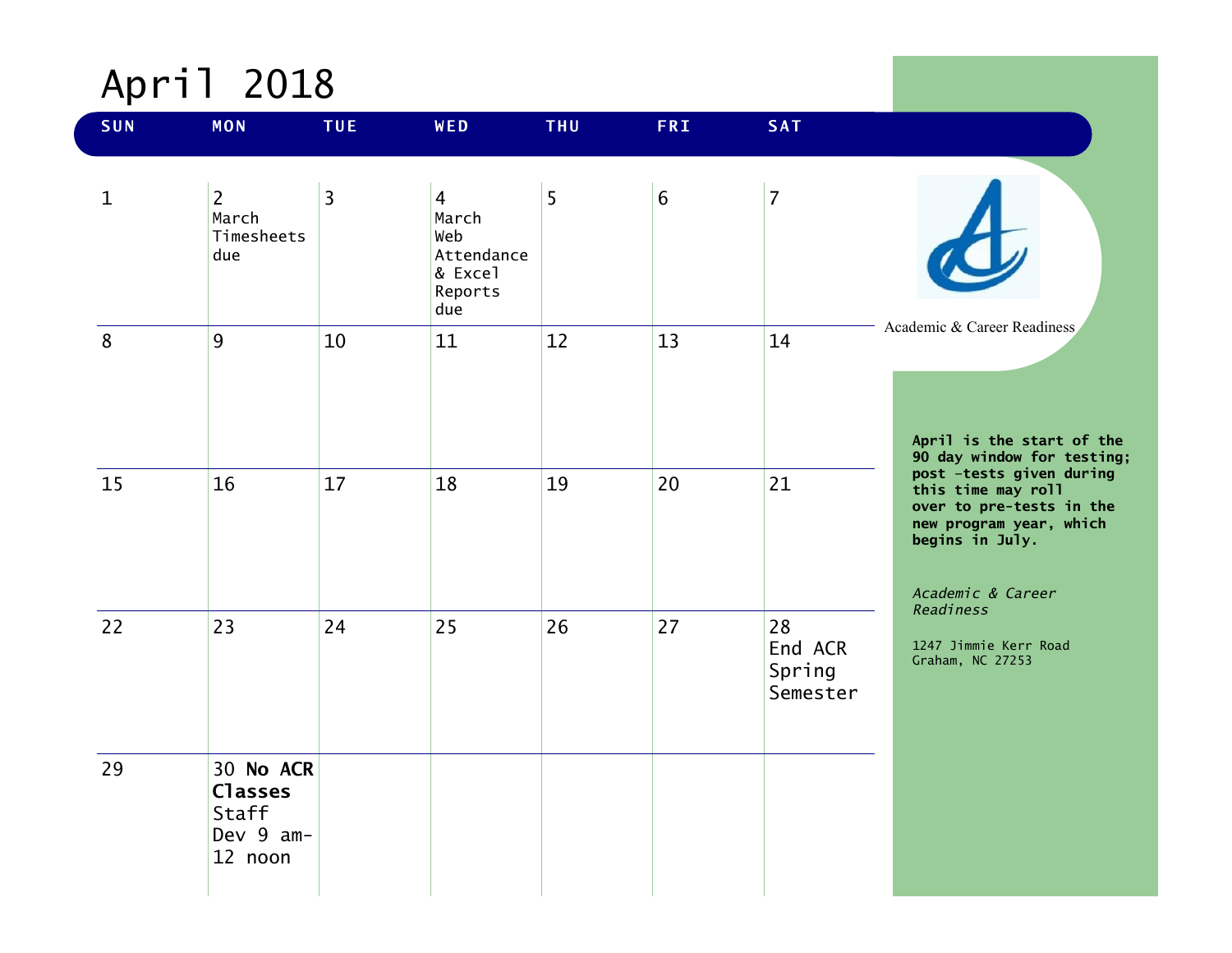May 2018

| <b>SUN</b> | <b>MON</b>                                 | <b>TUE</b>                                                          | WED            | <b>THU</b>                                                                | <b>FRI</b>                   | <b>SAT</b> |                                                                                                                                       |
|------------|--------------------------------------------|---------------------------------------------------------------------|----------------|---------------------------------------------------------------------------|------------------------------|------------|---------------------------------------------------------------------------------------------------------------------------------------|
|            |                                            | $\mathbf{1}$<br>Start ACR<br>Summer I<br>April<br>Timesheets<br>due | $\overline{2}$ | $\overline{3}$<br>April<br>Web<br>Attendance<br>& Excel<br>Reports<br>due | $\overline{4}$               | 5          |                                                                                                                                       |
| 6          | $\overline{7}$                             | 8                                                                   | 9              | 10                                                                        | 11                           | 12         | Academic & Career Readiness<br>Who Gets What?                                                                                         |
| 13         | 14                                         | 15                                                                  | 16             | 17<br>Graduation<br>Practice<br>1 pm                                      | 18<br>Graduation<br>Ceremony | 19         | Cathy Jordan x4383<br>Timesheets & Sign-in<br>sheets<br>Mairit Dunn x4015<br>Change of Information<br>and class registration<br>forms |
| 20         | 21                                         | 22                                                                  | 23             | 24                                                                        | 25                           | 26         | Melba Aguirre x4382<br>Intake packets, LEIS<br>forms, Transfer & dual<br>requests, progress<br>testing follow-up forms                |
| 27         | 28<br>Memorial<br>Day<br>College<br>Closed | 29                                                                  | 30             | 31                                                                        |                              |            | Betty Justice x4377<br>Dropped & completed<br>folders with follow-up<br>forms, no show folders                                        |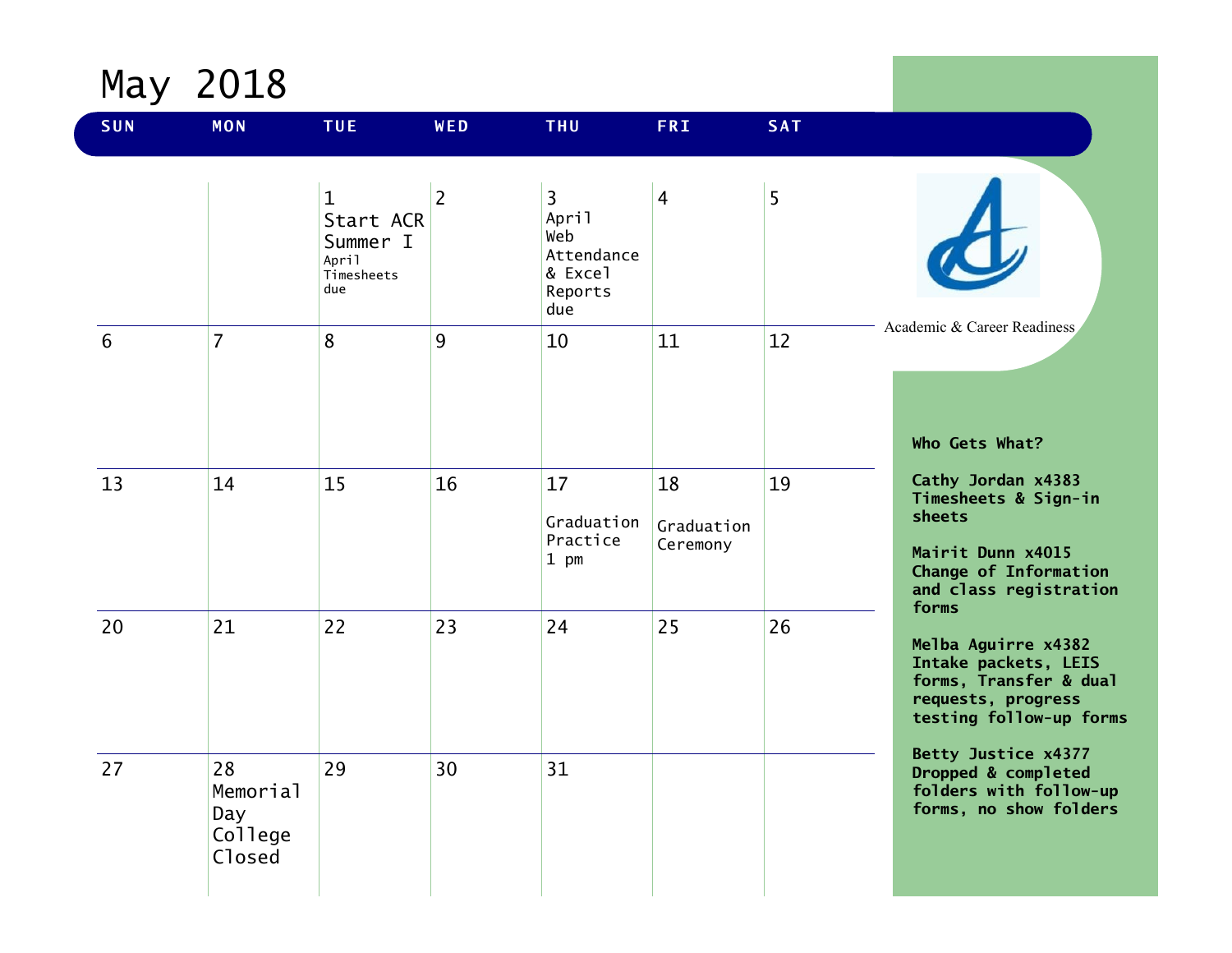#### June 2018

| <b>SUN</b>     | <b>MON</b>                                                           | <b>TUE</b>     | WED            | <b>THU</b>     | <b>FRI</b>                               | <b>SAT</b>                                               |                                                                                                                                      |
|----------------|----------------------------------------------------------------------|----------------|----------------|----------------|------------------------------------------|----------------------------------------------------------|--------------------------------------------------------------------------------------------------------------------------------------|
|                |                                                                      |                |                |                | $\mathbf{1}$<br>May<br>Timesheets<br>due | $\overline{2}$                                           |                                                                                                                                      |
| $\overline{3}$ | $\overline{4}$<br>May Web<br>Attendance<br>& Excel<br>reports<br>due | 5 <sup>1</sup> | $6\phantom{1}$ | $\overline{7}$ | 8                                        | 9                                                        | Academic & Career Readiness<br>1247 Jimmie Kerr Road<br>Graham, NC 27253                                                             |
| 10             | 11                                                                   | 12             | 13             | 14             | 15                                       | 16                                                       | Our program year and<br>our fiscal year end on<br>June 30th. All<br>progress testing must<br>be completed on or<br>before that date! |
| 17             | 18                                                                   | 19             | 20             | 21             | 22                                       | 23                                                       | Please submit June<br>timesheets on your last<br>day of class this<br>month, and no later<br>than June 30.                           |
| 24             | 25                                                                   | 26             | 27             | 28             | 29                                       | 30<br>End ACR<br>Summer I<br>June time-<br>sheets<br>due |                                                                                                                                      |